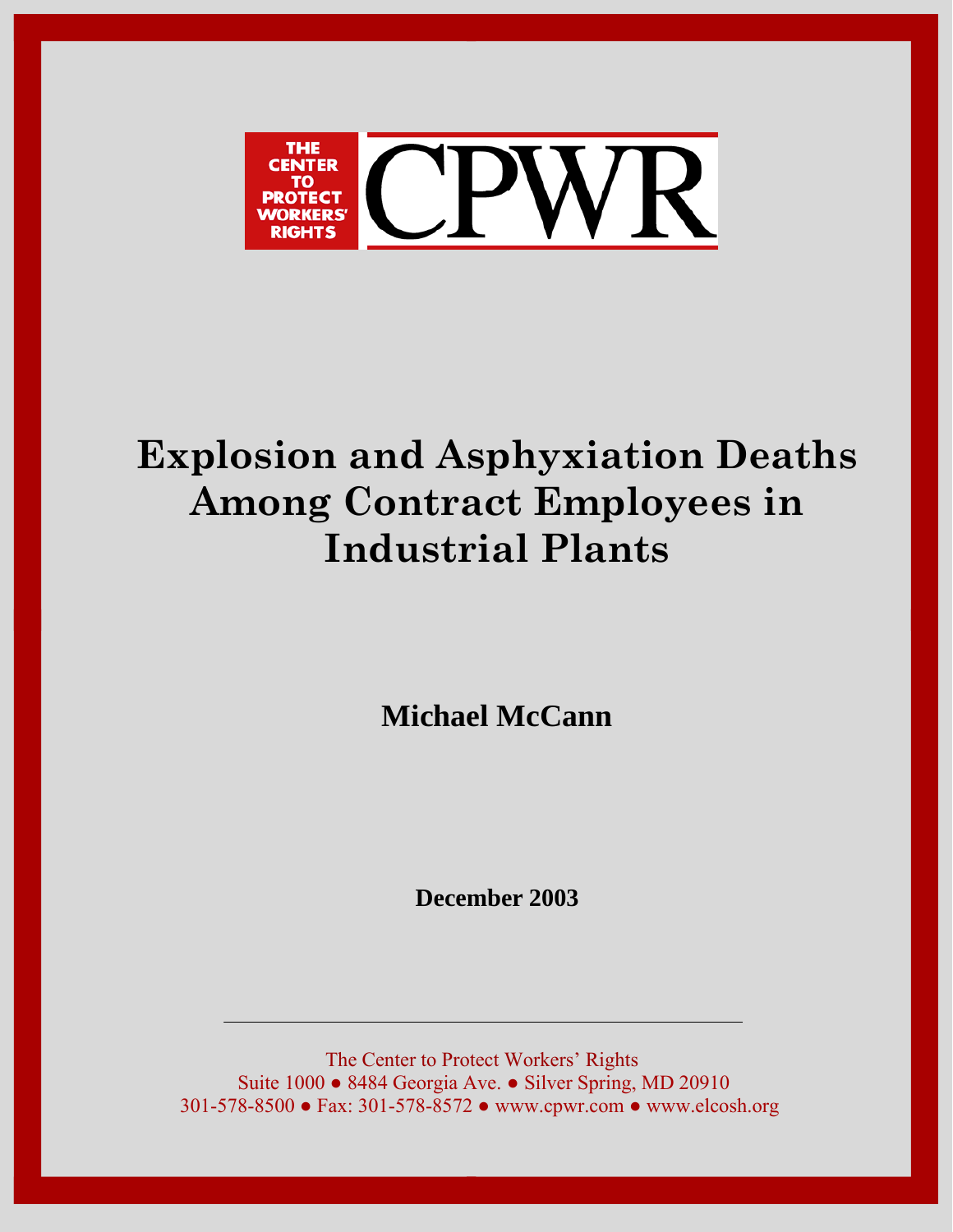© The Center to Protect Workers' Rights. All rights reserved. This research was made possible by the Center to Protect Workers' Rights (CPWR) as part of a cooperative agreement with the National Institute for Occupational Safety and Health, NIOSH (NIOSH grant CCU317202). The research is solely the responsibility of the authors and does not necessarily represent the official views of NIOSH. CPWR — a research, development, and training arm of the Building and Construction Trades Department, AFL-CIO — is uniquely situated to serve workers, contractors, and the scientific community. A major CPWR activity is to improve safety and health in the U.S. construction industry. CPWR, Suite 1000, 8484 Georgia Ave., Silver Spring, MD 20910, 301-578- 8500, www.cpwr.com

## **Abbreviations**

| BLS  | <b>Bureau of Labor Statistics</b>                  |
|------|----------------------------------------------------|
| CSB  | Chemical Safety and Hazard Investigation Board     |
| CFOI | Census of Fatal Occupational Injuries              |
| OSHA | U.S. Occupational Safety and Health Administration |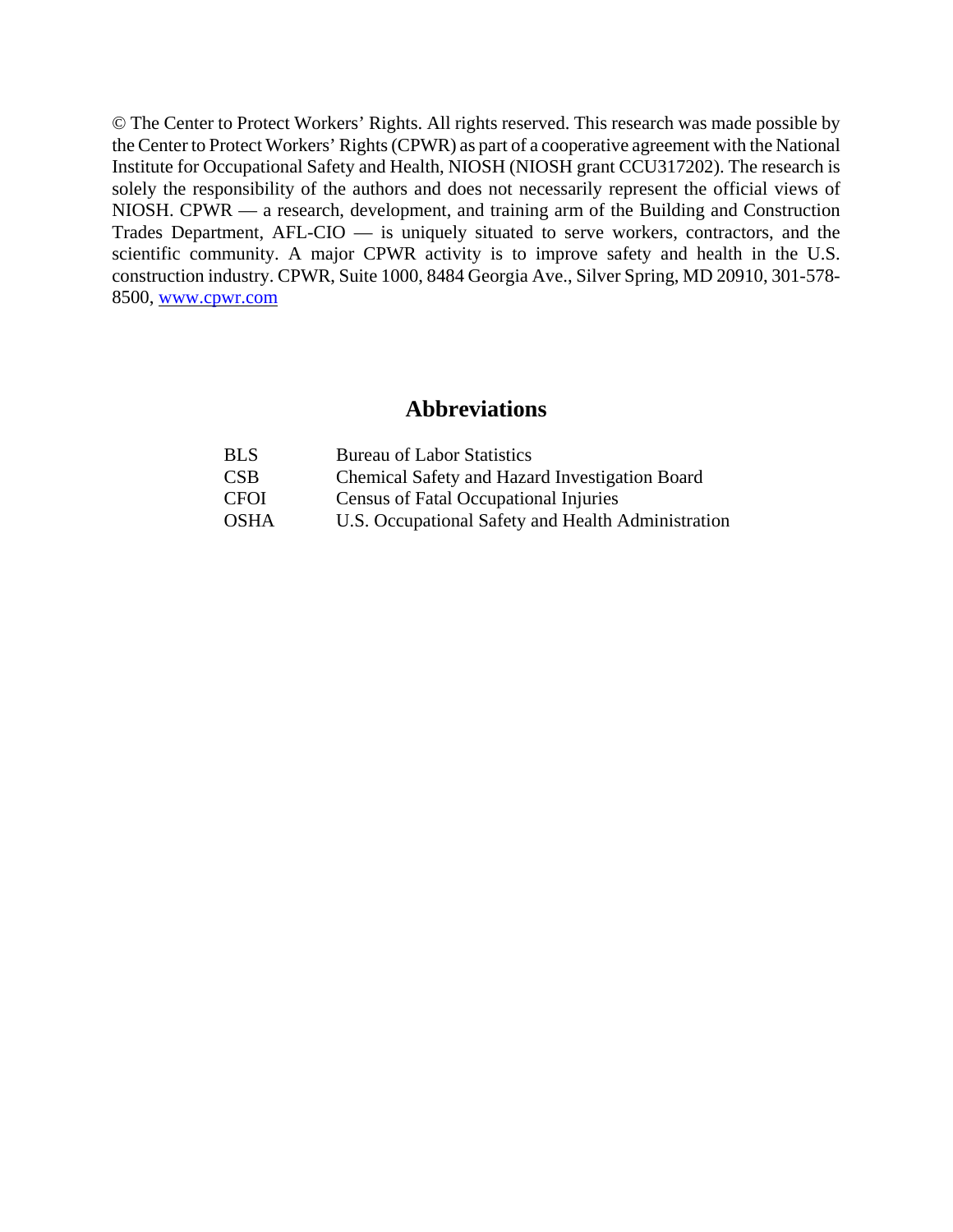Explosions and asphyxiations often cause deaths and injuries in chemical- producing and -using industries. A desire to prevent these incidents led to the formation of the U.S. Chemical Safety and Hazard Investigation Board (CSB), which went into full operation in 1998. The CSB works to help prevent chemical injuries and deaths by investigating chemical accidents and hazards and recommending actions to prevent further incidents.

In its first annual report, the CSB (2001) reported on investigations of 11 incidents for 1998 and 1999 involving 40 deaths and 45 injuries in chemical-producing and -using industries. Subsequently, through 2003, the CSB had investigated or was investigating another 17 incidents involving 20 deaths and more than 100 injuries (2003a, 2003b). The 58 deaths involved employees of chemical plants and of construction contractors working at the plants. The investigation reports do not usually distinguish between the roles of plant and contract employees in the incidents.

Contract employees are brought into a plant to perform projects, such as installation of new equipment, renovations, repair and maintenance, and sometimes even operation of equipment. The contract workers often are working in an environment that is new to them, so they may not be aware of special hazards in the plant.

Failure to provide special training about plant hazards and procedures or to enforce safe work practices among contract employees can have serious consequences for contract employees and plant personnel.

Examples of fatal incidents involving contract employees from completed investigations (2003a) are:

- On July 17, 2001, a contract employee was killed and 8 plant employees injured when an arc welding spark ignited vapors in a storage tank at a Motiva Enterprises LLC refinery in Delaware City, Delaware.
- On March 27, 1998, a plant employee was killed and a contract employee seriously injured as a result of nitrogen asphyxiation in a confined space at a Union Carbide plant in Hahneville, Louisiana.
- On March 4, 1998, 4 workers were killed, 3 of them contract employees, during a catastrophic vessel failure that resulted in a fire at a Sonat Exploration Company oil and gas production facility near Pitkin, Louisiana.

This CPWR study examines selected causes of death of contract construction employees in industrial plants in 1992-2001, as reported by the Census of Fatal Occupational Injuries (CFOI) of the U.S. Bureau of Labor Statistics (BLS). No comparable figures on plant employees were obtained for this CPWR report.

The Bureau of Labor Statistics began the current CFOI system in 1992. It compiles comprehensive and timely information on fatal work injuries in the United States. Key information about each workplace death, worker occupation, and other worker characteristics,

–––

Michael McCann, PhD, CIH, is director of safety at the Center to Protect Workers' Rights, a research, development, and training arm of the Building and Construction Trades Department, AFL-CIO.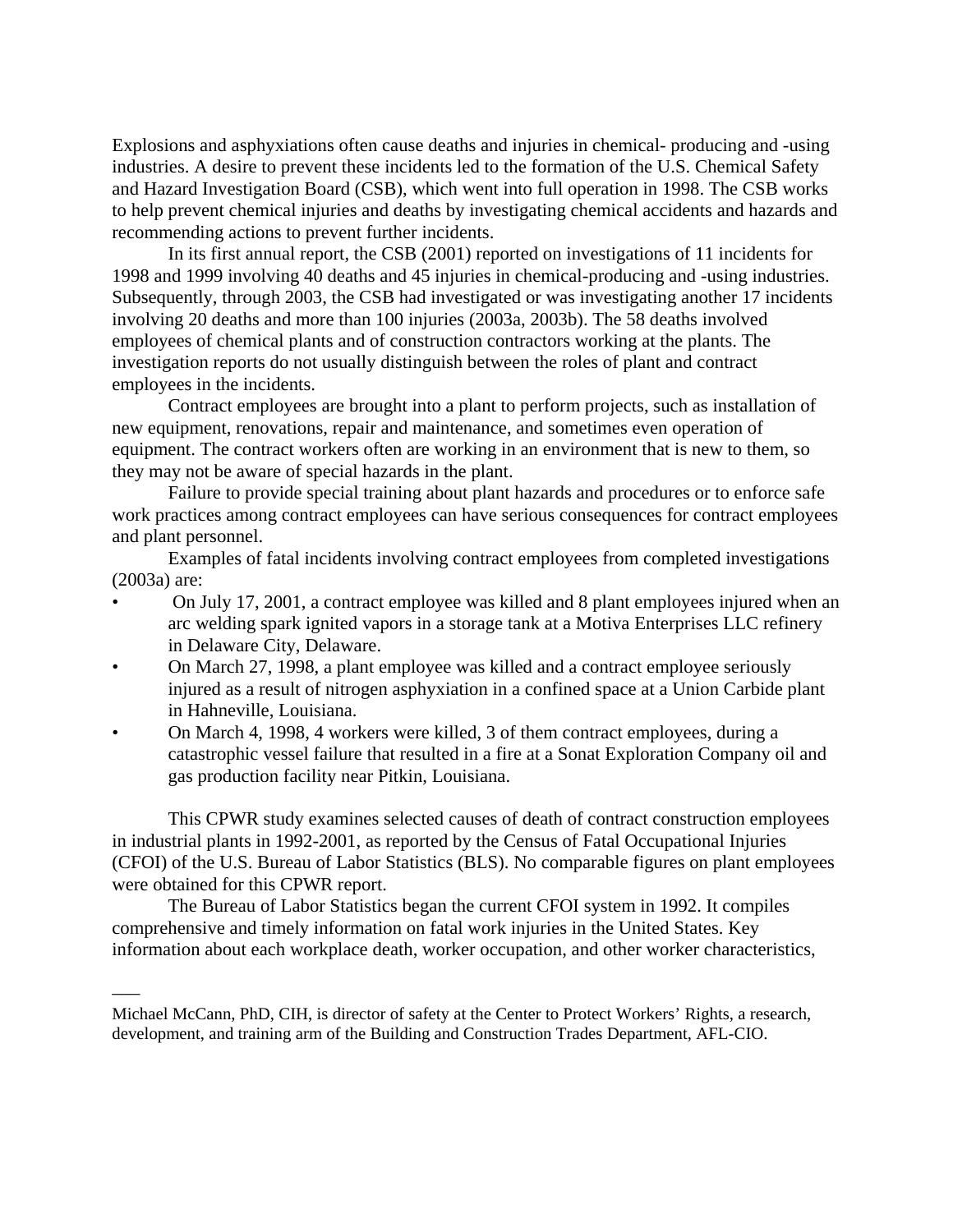such as age, race, and ethnicity, is obtained from death certificates, workers' compensation and medical examiner reports, and federal and state agency administrative records. Confirmation from at least two of these sources, or one source verified by a survey of the employer, is required before a death is considered work-related. Data compiled by the CFOI program are issued annually, with a lag from data collection to public release of one to two years.

## **Methods**

Construction industry data for the 2-digit Standardized Industrial Classification (SIC) Codes 15, 16, and 17 for 1992 through 2001 were obtained from the Census of Fatal Occupational Injuries.

All deaths involving contract employees (construction workers) in industrial plants were identified by selecting all records that had a location code of 4\* (Industrial places and premises). A record was included only when the accompanying narrative indicated the fatal incident occurred at an industrial plant.

Explosion deaths in industrial plants were identified by selecting all records in location code 4\* that had an event code of 5\* (fires and explosions) or that had the key word "explode" or "explosion" in the narrative. This identified 66 contract-employee deaths.

Similarly, asphyxiation deaths were identified by selecting all records that had an event code of 341 (inhalation of substances), 384 (depletion of oxygen in other enclosed, restricted or confined space), or 389 (other oxygen deficiency, n.e.c.[not elsewhere classified]). Deaths related to vehicle exhaust were excluded. This added 25 deaths of contract employees.

Because some construction workers may be listed in other CFOI categories than those used here, some deaths relevant to this study might have been inadvertently left out.

### **Results**

In the 10 years 1992-2001, 91 deaths of contract employees – 9 deaths per year, on average – are known to have resulted from explosions or asphyxiation in industrial plants.

#### **Explosions**

Of the 52 fatal explosions that were identified, 40 (77%) involved single deaths and 12 (23%) involved multiple deaths. In some of the multiple-death incidents, plant employees were killed also, but were not counted here.

The sources of the chemical explosions included chemical tanks or equipment (14), fuel storage tanks, pipelines, and equipment (11), and refinery tanks and equipment (5) (*see* table 1). Eight of the 11 pressure-vessel explosions involved rupturing of pressurized tanks.

In five of the welding incidents, according to the CFOI narrative, the welder did not know the tank contained flammable materials (*see* table 2).

Welders and cutters were the occupation killed most often in the explosions (table3).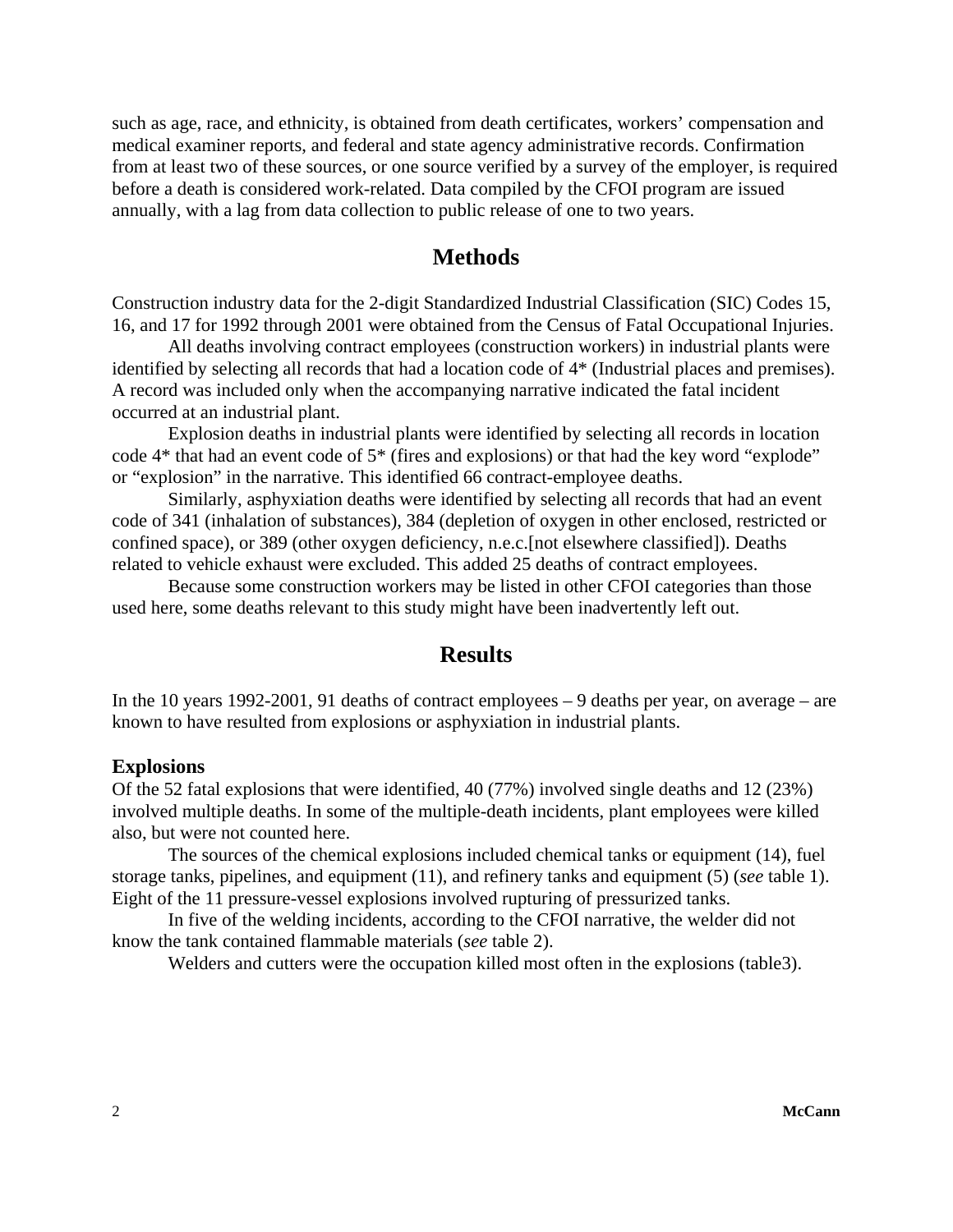#### **1. Types of explosions involved in deaths among contract employees in industrial plants, United States, 1992-2001**

|                           | Incidents |      | Deaths |               |
|---------------------------|-----------|------|--------|---------------|
| Type of explosion         | No.       | $\%$ | No.    | $\frac{0}{0}$ |
| Chemical explosion        | 37        | 71%  | 51     | 77%           |
| Pressure vessel explosion |           | 21%  |        | 17%           |
| Arc flash/arc blasts      |           |      |        |               |
| Total                     | 52        |      | 66     |               |

*– =* No data were reported or data do not meet BLS publication criteria *Source:* U.S. Bureau of Labor Statistics data.

| 2. Worker activity at time of explosion, deaths among             |  |
|-------------------------------------------------------------------|--|
| contract employees in industrial plants, United States, 1992-2001 |  |

|                       | Incidents  |               | Deaths     |               |
|-----------------------|------------|---------------|------------|---------------|
| Activity              | <u>No.</u> | $\frac{0}{0}$ | <u>No.</u> | $\frac{0}{0}$ |
| Welding               | 20         | 38%           | 26         | 39%           |
| Repairing/maintenance | 11         | 21%           | 14         | 21%           |
| Operating equipment   | 7          | 13%           | 8          | 12%           |
| Installing            | 5          | 10%           |            | 11%           |
| Testing/inspecting    |            |               | 5          | 8%            |
| Other                 | 5          | 10%           | 6          | 9%            |
| Total                 | 52         |               | 66         |               |

*– =* No data reported or data do not meet BLS publication criteria *Source:* U.S. Bureau of Labor Statistics data

#### **3. Occupations of contract employees killed in industrial plant explosions, United States, 1992-2001**

| Occupation                   | No. deaths | %    |
|------------------------------|------------|------|
| Welders and cutters          | 23         | 35%  |
| <b>Construction laborers</b> | 9          | 14%  |
| Heavy equipment mechanics    | 6          | 9%   |
| Other trades                 | 28         | 42%  |
| Total                        | 66         | 100% |

*Note:* Other trades included plumbers, pipefitters and steamfitters, electricians, supervisors, boilermakers, carpenters, and structural metal workers (ironworkers).

*Source:* U.S. Bureau of Labor Statistics data.

#### **Asphyxiations**

Twenty of the asphyxiation incidents affecting contract employees involved single deaths (table 4). Inhalation of toxic chemicals caused about 56% of the deaths. Chemicals included hydrogen sulfide, carbon monoxide, sewer gas, and smoke. Oxygen deficiency made up most of the other deaths, and usually resulted from working in confined spaces without adequate precautions.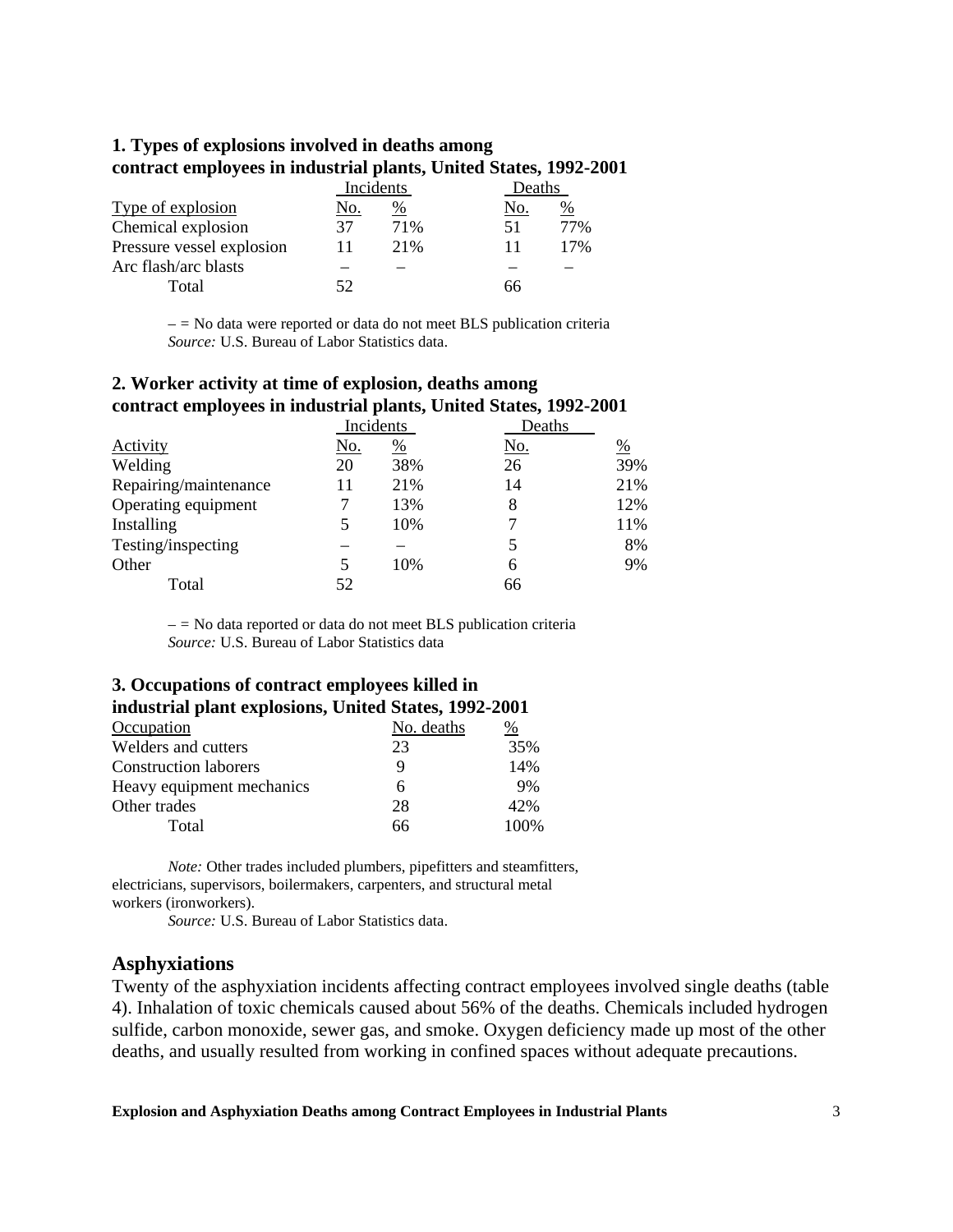#### **4. Causes of asphyxiation deaths of contract employees in industrial plants, United States, 1992-2001**

|                     | Incidents |                 | Deaths |     |
|---------------------|-----------|-----------------|--------|-----|
| Cause               | No.       | $\frac{\%}{\%}$ | No.    | %   |
| Chemical inhalation | 12        | 55%             | 14     | 56% |
| Oxygen deficiency   |           | 36%             |        | 36% |
| Other               |           |                 |        |     |
| Total               | つつ        |                 | 25     |     |

*– =* No data reported or data do not meet BLS publication criteria. *Source:* U.S. Bureau of Labor Statistics data.

Contract employees had been doing repairs or maintenance in 9 of the incidents (41%) and 11 of the deaths (44%). Four incidents involving 5 deaths happened while installing equipment.

The asphyxiation incidents included 9 instances of contract employees' entering chemical tanks or pipelines (41%), 6 instances involving working on or near chemical tanks or pipelines (27%), and 5 instances involving working inside manholes or similar confined spaces (23%).

Supervisors suffered 5 of the asphyxiation deaths (25%). Trades suffering asphyxiation deaths included plumbers, pipefitters, and steamfittters; welders and cutters; construction laborers; structural metal workers; electricians; and insulation workers.

## **Discussion and Conclusions**

This study is based on a small number of deaths, so the data should be interpreted cautiously.

Clearly, contract employees in industrial plants are being killed by explosions and asphyxiation. Most of the deaths have involved specialized plant equipment or environmental conditions.

The use of outside contractors working in industrial plants should be reviewed to determine the unique safety risks and needs for this group. The first step would be **a morecomprehensive review of Chemical Safety Board investigations of past incidents** to determine the circumstances involving contract employee deaths and injuries in explosions and chemical releases in chemical plants. The CFOI records do not have enough detail to determine root causes of these deaths.

OSHA has two standards that apply, at least in some cases; both standards describe contractor responsibilities. OSHA's confined space standard requires that a host employer inform contractors about the hazards and permit requirements associated with confined space entry (29 CFR 1910.146(c)(8)). A second standard requires that the host employer inform contractors of process safety hazards and safe work practices (29 CFR 1910.119(h)). And Appendix C to the process safety management standard recommends that host employers train contract employees. However, the process safety management standard does not apply to all chemical-producing or -using industries.

In addition, the hazard communication standards (29 CFR 1910.1200 (e)(2) and 29 CFR 1926.59 (e) (2)) require employers to have procedures and follow those procedures to ensure that